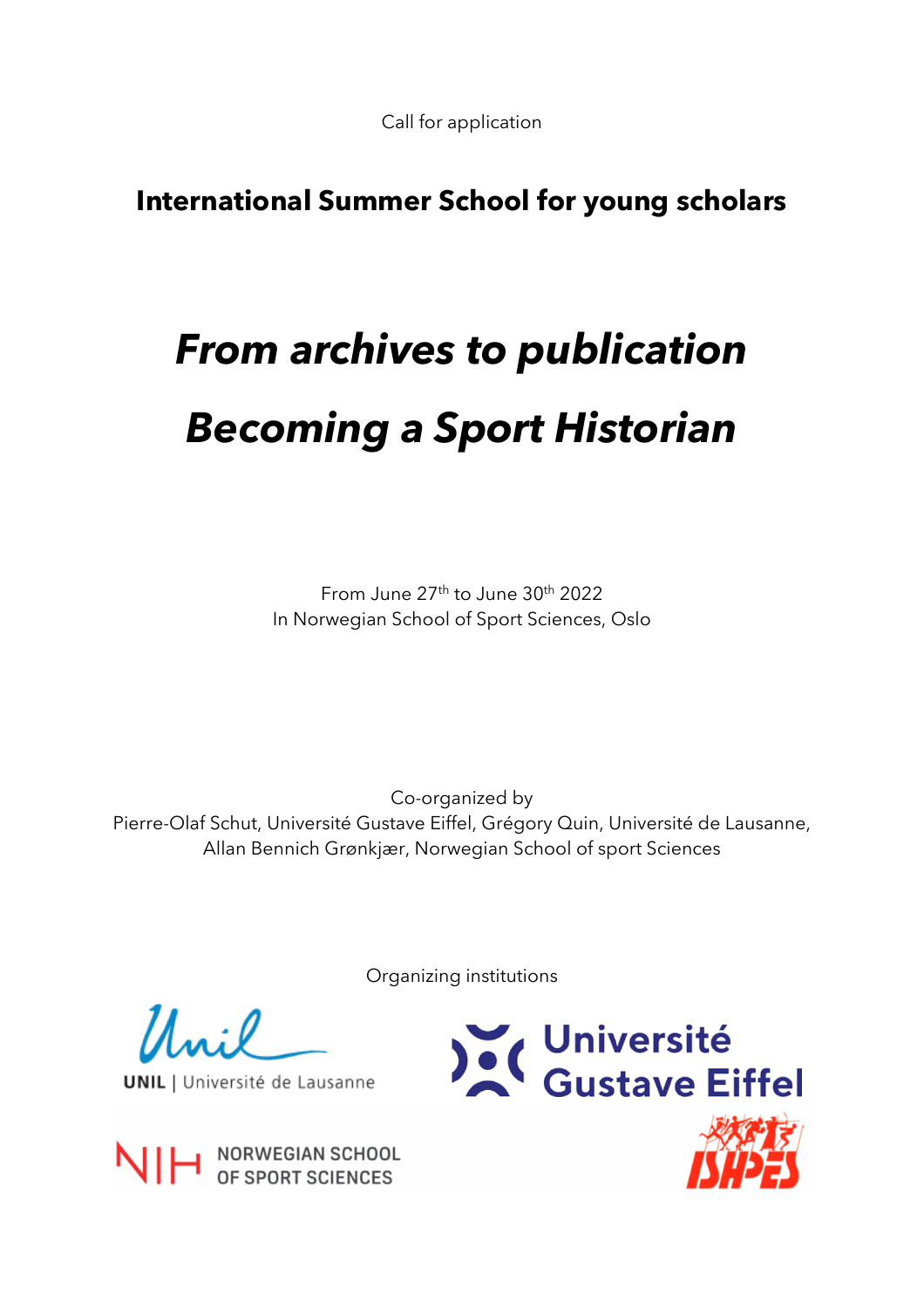# **Description**

Organized by Université Gustave Eiffel in France and Université de Lausanne in Switzerland and based on the legacy of the "Copenhagen Summer School" (held since 2003 by Gertrud Pfister), this summer school aims to promote sport history but also more broadly social and human sciences used to analyse the sport phenomena.

This course aims to provide a unique environment for PhD students who seek to develop skills around sport history, and to improve their network in the field. Lectures given by leading experts will cover specific methodological aspects and new issues in the field of sport history. Participants will also have the opportunity to present and discuss their own research in working sessions.

The summer school in 2022 will be held in Oslo on the campus of the Norwegian School of Sport Sciences, just before the beginning of the ISHPES conference which gives the opportunity to take part at both events.

# **Objectives**

At the end of the summer school, the participants should have:

- Discovered new epistemological approaches and new methodologies in sport history;
- Benefited from exchanges with other young scholars;
- Exchanged with influential and recognized professors of the field.

### **Course format**

The summer school host a small group of phD students which could benefit from the dedication of many international experts.

**Experts** (to be confirmed) Prof. Dr. Annette Hofmann (University of Ludwigsburg) Prof. Dr. Matti Goksøyr (Norwegian School of Sport Sciences) Dr. Grégory Quin (Université de Lausanne) Prof. Dr. Pierre-Olaf Schut (Université Gustave Eiffel) Dr. Claire Nicolas (King's College, London)

# **Official language**: English

# **Applications**

Candidates may provide a 500 words abstract of their research project on : https://www.conftool.net/2022-ishpes-conference/

**Deadline** January 15<sup>th</sup> 2022

**Contact** Pierre-Olaf Schut, po.schut@univ-eiffel.fr